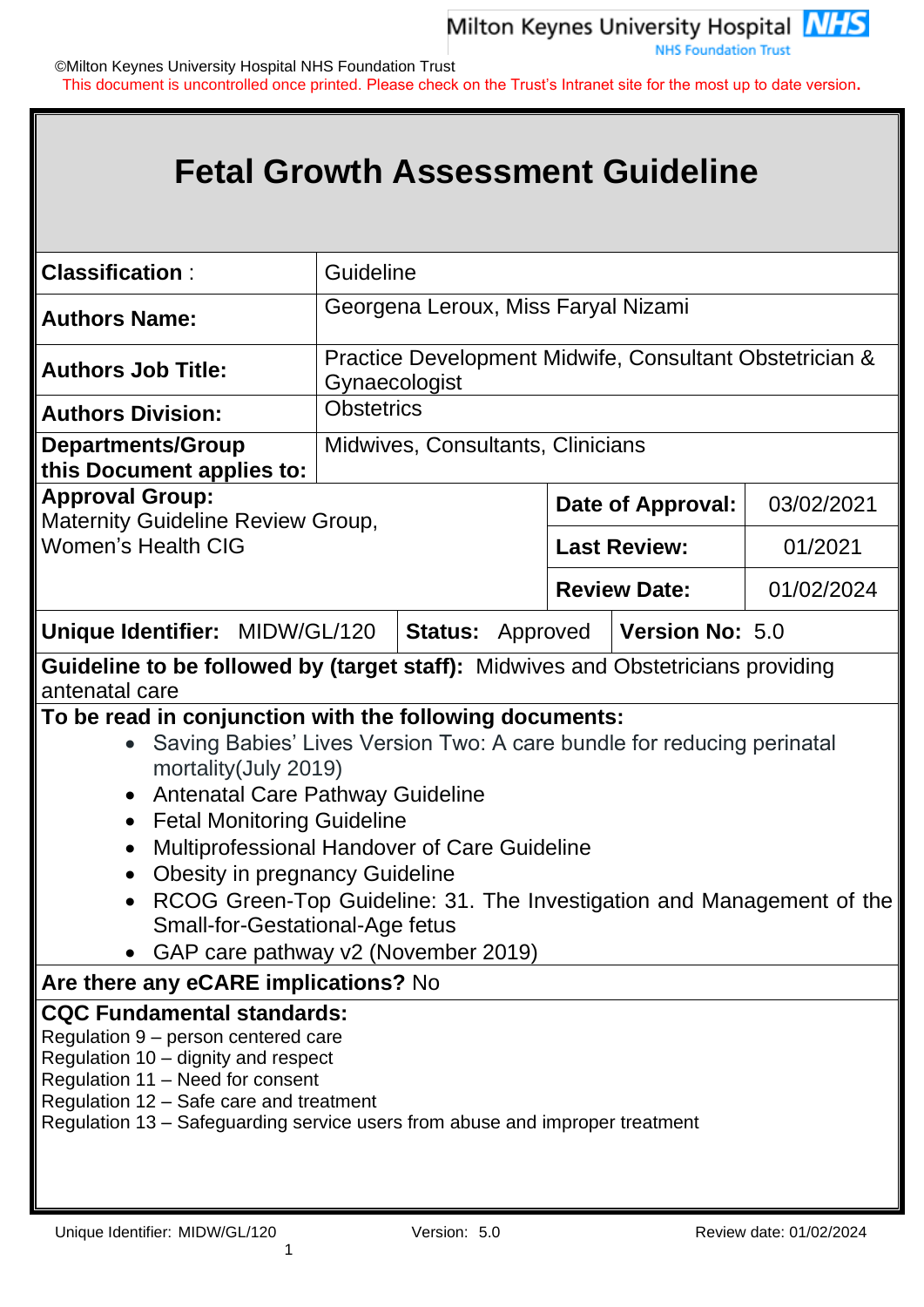©Milton Keynes University Hospital NHS Foundation Trust This document is uncontrolled once printed. Please check on the Trust's Intranet site for the most up to date version**.**

## **Disclaimer**

Since every patient's history is different, and even the most exhaustive sources of information cannot cover every possible eventuality, you should be aware that all information is provided in this document on the basis that the healthcare professionals responsible for patient care will retain full and sole responsibility for decisions relating to patient care; the document is intended to supplement, not substitute for, the expertise and judgment of physicians, pharmacists or other healthcare professionals and should not be taken as an indication of suitability of a particular treatment for a particular individual.

The ultimate responsibility for the use of the guideline, dosage of drugs and correct following of instructions as well as the interpretation of the published material lies solely with you as the medical practitioner.

## **Index**

| <b>Definitions</b>                                                                   |    |
|--------------------------------------------------------------------------------------|----|
| 1.0                                                                                  |    |
| 2.0                                                                                  |    |
| 3.0                                                                                  |    |
| Procedure.<br>3.1                                                                    |    |
| 3.2                                                                                  |    |
| 3.3                                                                                  |    |
| 3.4                                                                                  |    |
| 3.5                                                                                  |    |
| 4.0                                                                                  |    |
| 5.0                                                                                  |    |
|                                                                                      |    |
|                                                                                      |    |
|                                                                                      |    |
|                                                                                      |    |
|                                                                                      | 15 |
| Appendix 2: Guidance for the non-generation of Customised Growth Charts  16          |    |
|                                                                                      |    |
| Appendix 4: Algorithm for using uterine artery Doppler as a risk assessment tool for |    |
|                                                                                      | 19 |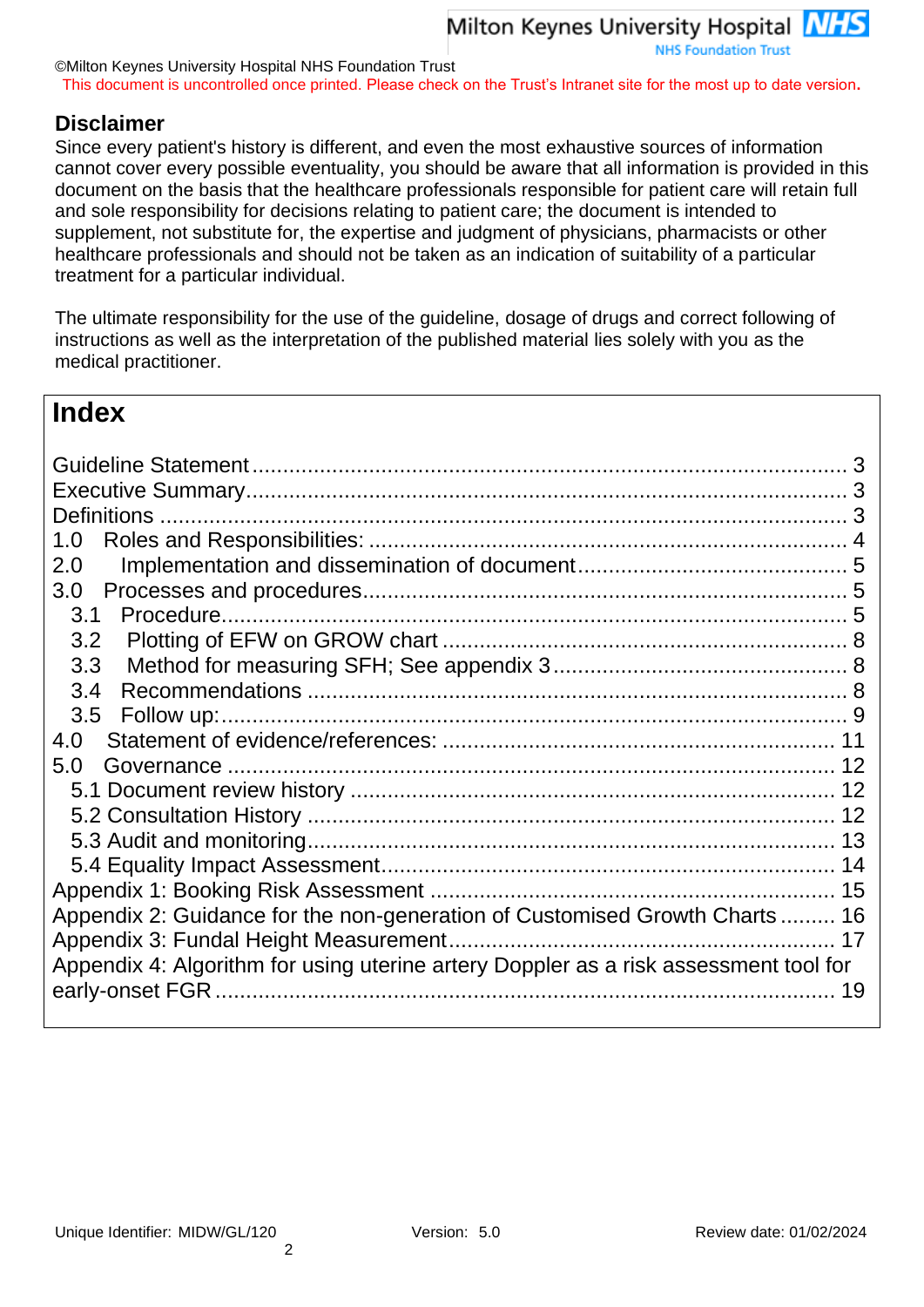## <span id="page-2-0"></span>**Guideline Statement**

This guideline uses a standardised risk assessment tool and care pathway for the management of low, moderate and high risk women in relation to fetal growth assessment. It has been developed in conjunction with Saving babies lives version 2 and the Perinatal Institute's Gap Care Pathway version 2.

The purpose of the guideline is to support provision of care using;

- Standardised method for serial fundal height measurement across all disciplines
- Use of an enhanced surveillance system for higher risk women
- Facilitating early detection from the normal growth curve when using a customised growth chart leading to appropriate intervention following identification.

## <span id="page-2-1"></span>**Executive Summary**

The Saving Babies' Lives Care Bundle (O'Connor, 2016; NHS England 2019a) is designed to tackle stillbirth and neonatal death. Version 2 of the care bundle (NHS England 2019b) brings together five elements of care that are widely recognised as evidence based and best practice;

- 1. Reducing smoking in pregnancy
- 2. Risk assessment and surveillance for fetal growth restriction
- 3. Raising awareness of reduced fetal movements
- 4. Effective fetal monitoring during labour
- 5. Reducing preterm birth

## <span id="page-2-2"></span>**Definitions**

**SGA**: Small for gestational age. This is defined as a weight (fetal or at birth) measurement below the 10th centile on the customised growth chart but with normal growth velocity

**FGR**: Fetal Growth Restriction. The term used for babies that have slow or no growth. This is

defined as a growth trajectory which is less or slower than the curve/growth velocity indicated by

the **10th centile (for fundal height measurement) or 3rd centile (for EFW by USS)** lines of the

customised growth chart over the same gestational age interval

### **Abbreviation List**

- **AC** Abdominal circumference
- **ADAU** Antenatal Day Assessment Unit
- AGA Adequate for gestational age
- **ANC** Antenatal Clinic
- **CLC** Consultant Led Care
- **CTG** Cardiotocograph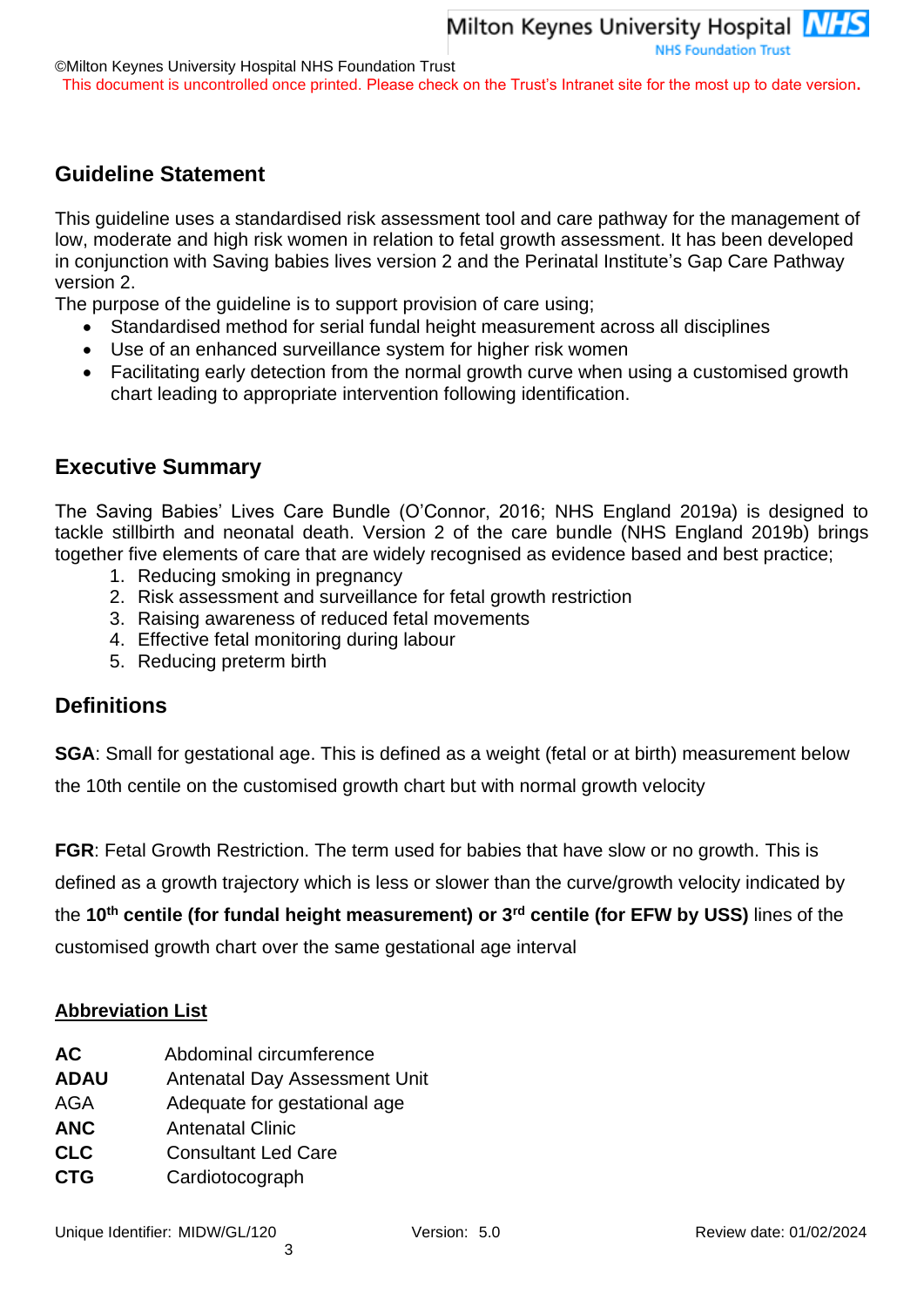©Milton Keynes University Hospital NHS Foundation Trust This document is uncontrolled once printed. Please check on the Trust's Intranet site for the most up to date version**.**

| <b>EFW</b>  | <b>Estimated Fetal Weight</b>                     |
|-------------|---------------------------------------------------|
| <b>FGR</b>  | <b>Fetal Growth Restriction</b>                   |
| <b>LGA</b>  | Large for Gestational Age                         |
| <b>MKUH</b> | <b>Milton Keynes University Hospital</b>          |
| <b>MLC</b>  | <b>Midwifery Led Care</b>                         |
| <b>NICE</b> | National Institute for Health and Care Excellence |
| <b>OGTT</b> | Oral glucose tolerance test                       |
| <b>RCOG</b> | Royal College of Obstetricians and Gynaecologists |
| <b>SBL</b>  | <b>Saving Babies Lives</b>                        |
| <b>SFH</b>  | Serial Fundal Height                              |
| <b>SGA</b>  | <b>Small for Gestational Age</b>                  |
| .           |                                                   |

**USS** Ultrasound Scan

## This guideline aims to address **Element 2: Risk assessment and surveillance for fetal growth restriction**

"The previous version SBL element 2 has made a measurable difference to antenatal detection of small for gestational age (SGA) babies across England. It is however possible that by seeking to capture all babies at risk, interventions may have increased in women who are only marginally at increased risk of FGR related stillbirth. This updated element seeks to address this possible increase by focussing more attention on pregnancies at highest risk of FGR, including assessing women at booking to determine if a prescription of aspirin is appropriate. The importance of proper training of staff who carry out symphysis fundal height (SFH) measurements, publication of detection rates and review of missed cases remain significant features of this element." Widdows K., Roberts SA., Camacho EM., Heazell AEP. (2018). *Evaluating the implementation of Saving Babies' Lives care bundle in NHS Trusts in England: stillbirth rates, service outcomes and costs.*  Manchester: Maternal and Fetal Health Research Centre, University of Manchester

Women should be assessed at booking and a pathway commenced according to the risk factors identified, this should be reviewed throughout pregnancy.

Assessment of fetal growth is an integral element of antenatal care. Fetal growth restriction (FGR) is associated with stillbirth, neonatal death and perinatal morbidity and FGR remains a focus in the most recent MBBRACE report (Draper et al., 2019).

RCOG (2013) suggest the only way to manage growth restriction is early delivery of the baby; therefore, antenatal detection of growth restricted babies is vital and has been shown to reduce stillbirth risk significantly because it gives the option to consider timely delivery of the baby at risk.

"An epidemiological analysis based on the comprehensive West Midlands database has underlined the impact that fetal growth restriction has on stillbirth rates, and the significant reduction which can be achieved through antenatal detection of pregnancies at risk." (perinatal.org.uk/fetalgrowth)

## <span id="page-3-0"></span>**1.0 Roles and Responsibilities:**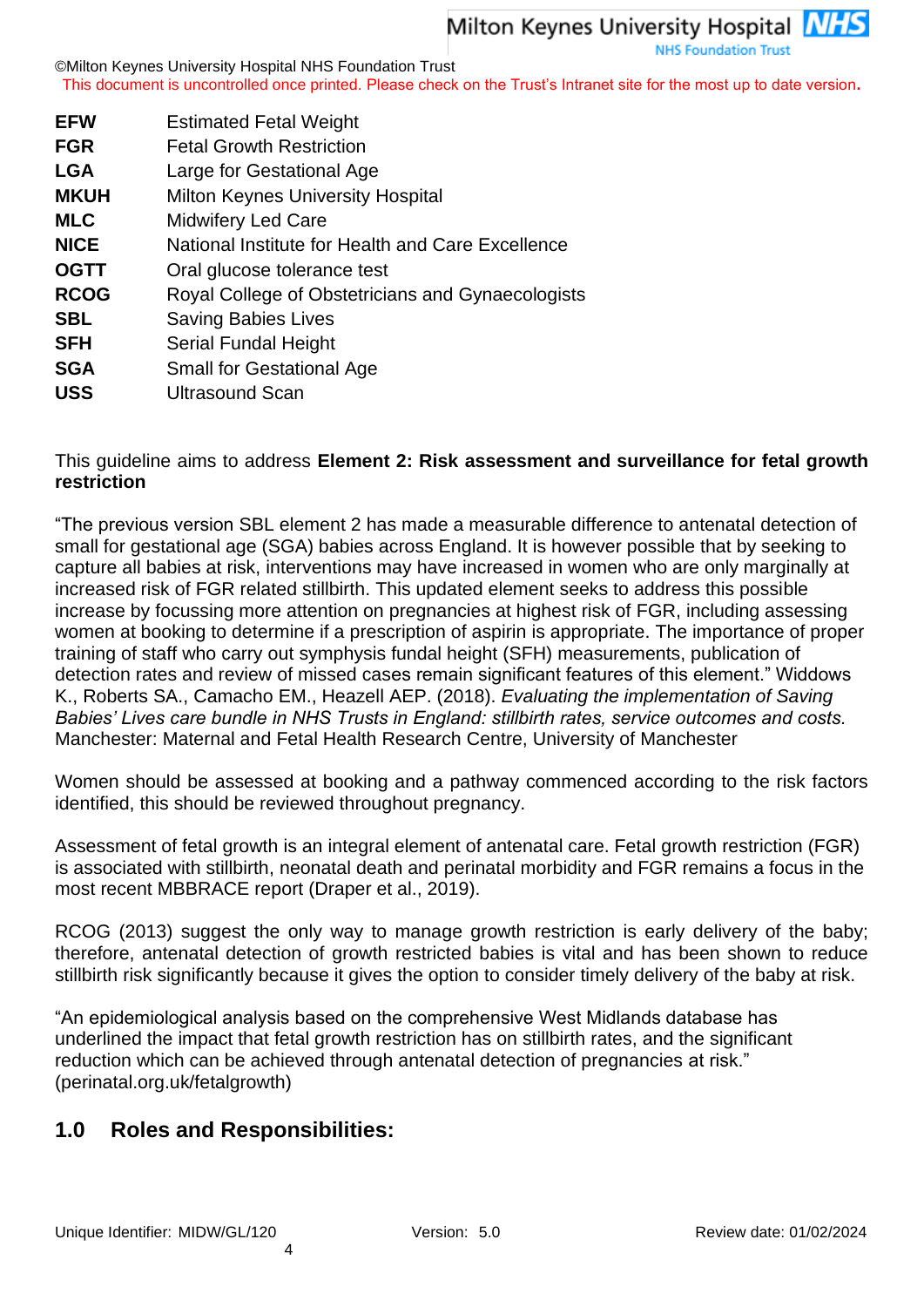**NHS Foundation Trust** 

©Milton Keynes University Hospital NHS Foundation Trust This document is uncontrolled once printed. Please check on the Trust's Intranet site for the most up to date version**.**

It is the responsibility of all Obstetricians and Midwives working within Milton Keynes NHS Trust to adhere to this guideline.

# <span id="page-4-0"></span>**2.0 Implementation and dissemination of document**

This document will be placed on the Trust's central database (Guidelines and Patient Information System) which can be accessed via the Trust's Intranet.

# <span id="page-4-1"></span>**3.0 Processes and procedures**

## <span id="page-4-2"></span>**3.1 Procedure**

Using the SBLv2 Care Bundle (O'Connor, 2016; NHS England, 2019b), midwives should undertake an initial risk assessment at booking **(appendix 1)** or at the point of which a women transfer's her maternity care to MKUH.

This risk assessment provides midwives with a screening tool to help identify the level of risk for FGR and initiate referral for Consultant led care (if indicated).

## *At booking, women should be assessed for history of placental dysfunction and consider aspirin 150mg at night <16 weeks as appropriate.*

Every subsequent encounter with the woman provides an opportunity to identify changes in risk status and refer when indicated.

All women should have a customised growth chart generated at the 20 week anomaly scan, if a woman is found not to have a chart; follow appendix 2 - Guidance for the non-generation of Customised Growth Charts

• For **Low Risk** pregnancies: standardised serial measurement of fundal height (SFH) plotted on customised growth charts is the recommended method of surveillance

- SFH measurements should be performed from 26-28 weeks gestation and plotted using an **X** on the customised growth chart.
- SFH should be performed at each routine appointment **and** if the woman has an inpatient/ADAU or ANC encounter but not more frequently than 2 weeks
- When women are admitted in labour, fundal height measurement is not required.

Continuity of care provider further improves the accuracy of fetal growth surveillance. An accurate and consistent standardised method of measurement allows appropriate clinical decisions to be made therefore promoting best practice.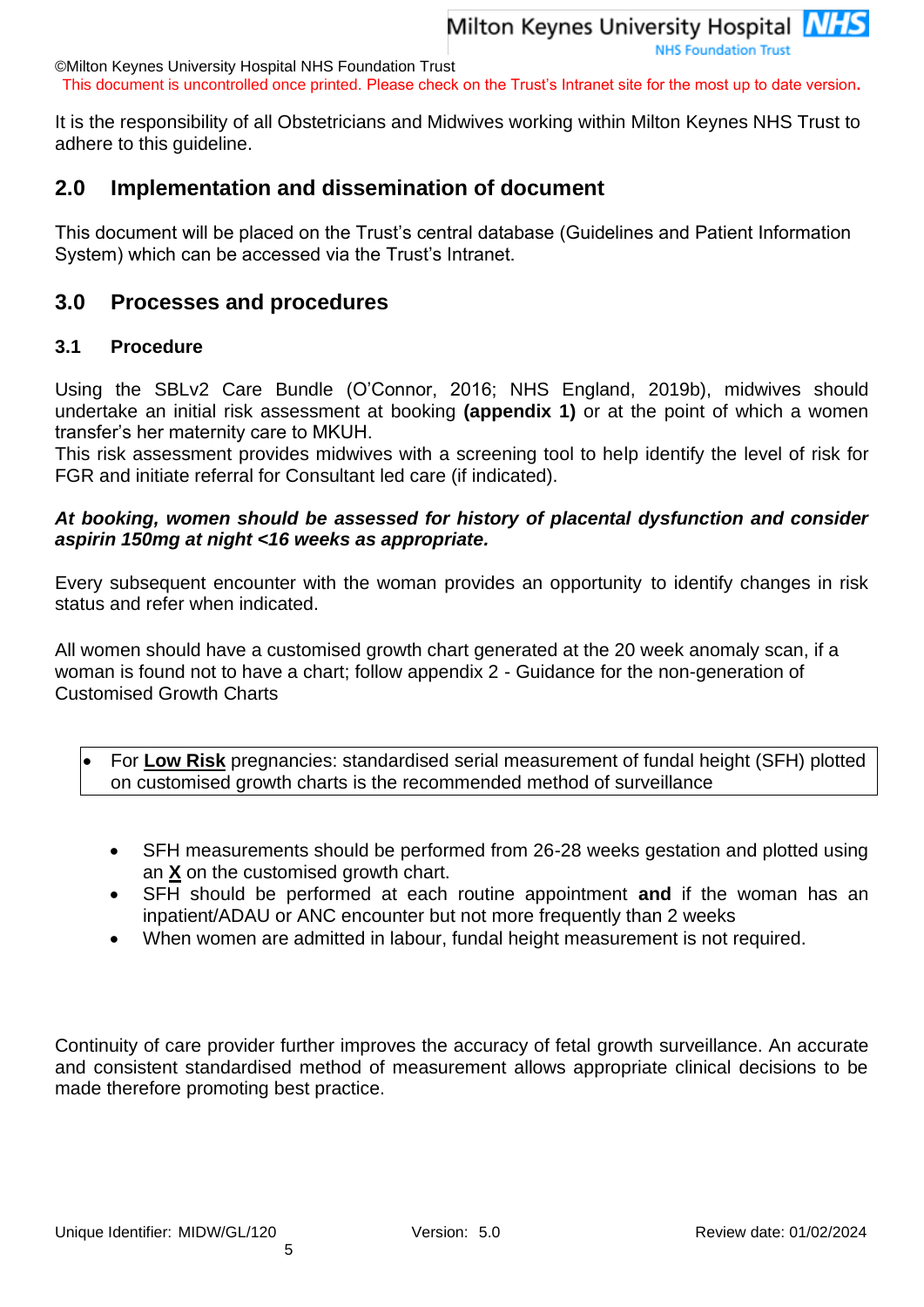**NHS Foundation Trust** 

©Milton Keynes University Hospital NHS Foundation Trust

This document is uncontrolled once printed. Please check on the Trust's Intranet site for the most up to date version**.**

- For pregnancies that are unsuitable for SFH or those of moderate or high **Risk** for FGR, Gap care pathway, RCOG and SBL Care Bundle recommends serial ultrasound assessment of fetal growth and umbilical artery Doppler.
- **These women are unsuitable for monitoring of growth by SFH measurement**

Women with "moderate" and "high risk "factors should have serial scans in accordance with the protocol outlined in the SBL 2 *"Algorithm for using uterine artery Doppler as a risk assessment tool for early onset FGR*" (please see appendix 4).

#### **Moderate risk factors:**

Women at moderate risk of FGR **do not** require uterine artery Doppler assessment but are still at risk of later onset FGR so require serial ultrasound assessment of fetal growth in the third trimester

At MKUH, women with moderate risk factors should be managed as below (see appendix 4):

| <b>Risk assessment</b><br>(Perform at booking<br>and mid-trimester<br>anomaly scan) | <b>Prevention</b>     | <b>Risk assessment for</b><br>early onset FGR and<br>triage to pathway | <b>Detection/surveillance</b><br>pathway for FGR/SGA |
|-------------------------------------------------------------------------------------|-----------------------|------------------------------------------------------------------------|------------------------------------------------------|
| <b>Previous SGA</b><br>Previous stillbirth                                          | Assess for history of | Anomaly scan                                                           | Serial USS from 32                                   |
| (AGA birthweight)                                                                   | placental dysfunction |                                                                        | weeks every 4 weeks                                  |
| <b>Current smoker</b>                                                               | and consider aspirin  | AC and $EFW \ge 10$ th                                                 | until delivery                                       |
| Drug misuse                                                                         | 150mg at night <16    | centile                                                                |                                                      |
| Age $\geq 40$ years at                                                              | weeks as appropriate  |                                                                        |                                                      |
| booking                                                                             |                       |                                                                        |                                                      |

### **High risk factors:**

Uterine artery Doppler can be used in the second trimester (20 – 24 weeks) to further determine the risk of placental dysfunction and therefore risk of hypertensive disorders or early onset FGR for women at high risk.

For women with a normal uterine artery Doppler pulsatility index (mean ≤95th centile), the risk of these disorders is low and thus serial scanning for fetal biometry can be commenced in the third trimester.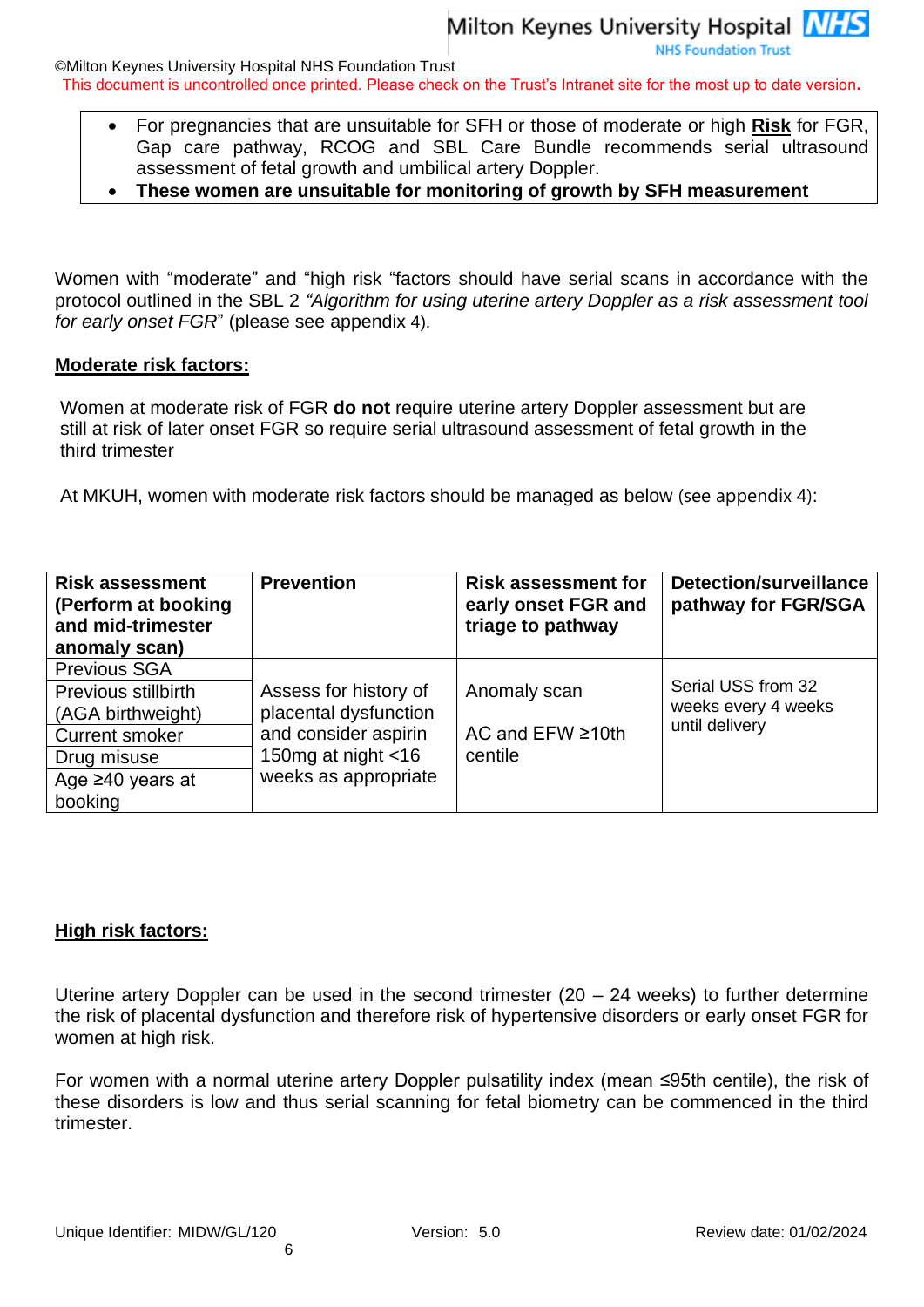**NHS Foundation Trust** 

#### ©Milton Keynes University Hospital NHS Foundation Trust This document is uncontrolled once printed. Please check on the Trust's Intranet site for the most up to date version**.**

### **At MKUH, sonographers do not perform uterine artery dopplers yet and training is underway. Until the training is complete,** *High risk women* **must have serial scans from 28 weeks until delivery.**

Women with high risk factors should be managed as below (see appendix 4):

| <b>Risk assessment</b><br>(Perform at<br>booking and mid-<br>trimester<br>anomaly scan) | <b>Prevention</b>                                                      | <b>Risk assessment for</b><br>early onset FGR and<br>triage to pathway | <b>Detection/surveillance</b><br>pathway for FGR/SGA    |
|-----------------------------------------------------------------------------------------|------------------------------------------------------------------------|------------------------------------------------------------------------|---------------------------------------------------------|
| Chronic kidney<br>disease                                                               |                                                                        |                                                                        | <b>Normal uterine artery</b>                            |
| Hypertension<br>Autoimmune<br>disease (SLE,<br>APLS)                                    |                                                                        |                                                                        | Doppler:<br>Serial USS from 32                          |
| Cyanotic<br>congenital heart<br>disease                                                 | Assess for history of<br>placental dysfunction<br>and consider Aspirin | Arrange uterine artery                                                 | weeks every 2-4 weeks<br>until delivery                 |
| Previous FGR                                                                            | 150mg at night <16/40<br>as appropriate (75mg for<br>IDDM, PET/chronic | Doppler 20-24 weeks                                                    | <b>Abnormal uterine artery</b><br>Doppler and EFW ≥10th |
| PAPPA $<$ 5 <sup>th</sup> centile                                                       | hypertension,<br>autoimmune disease and                                |                                                                        | centile:                                                |
| Echogenic bowel                                                                         | previous SGA due to<br>placental pathology)                            |                                                                        | Serial USS<br>from<br>28<br>weeks every 2-4 weeks       |
| Significant PV<br>bleeding                                                              |                                                                        |                                                                        | until delivery                                          |
| Previous SGA<br>stillbirth                                                              |                                                                        |                                                                        | <b>Abnormal uterine artery</b><br>Doppler and AC or EFW |
| $EFW < 10th$ centile                                                                    |                                                                        |                                                                        | <10th centile                                           |
| in current<br>pregnancy                                                                 |                                                                        |                                                                        | Refer to fetal medicine                                 |
| Hypertensive                                                                            |                                                                        |                                                                        |                                                         |
| disease in a                                                                            |                                                                        |                                                                        |                                                         |
| previous                                                                                |                                                                        |                                                                        |                                                         |
| pregnancy                                                                               |                                                                        |                                                                        |                                                         |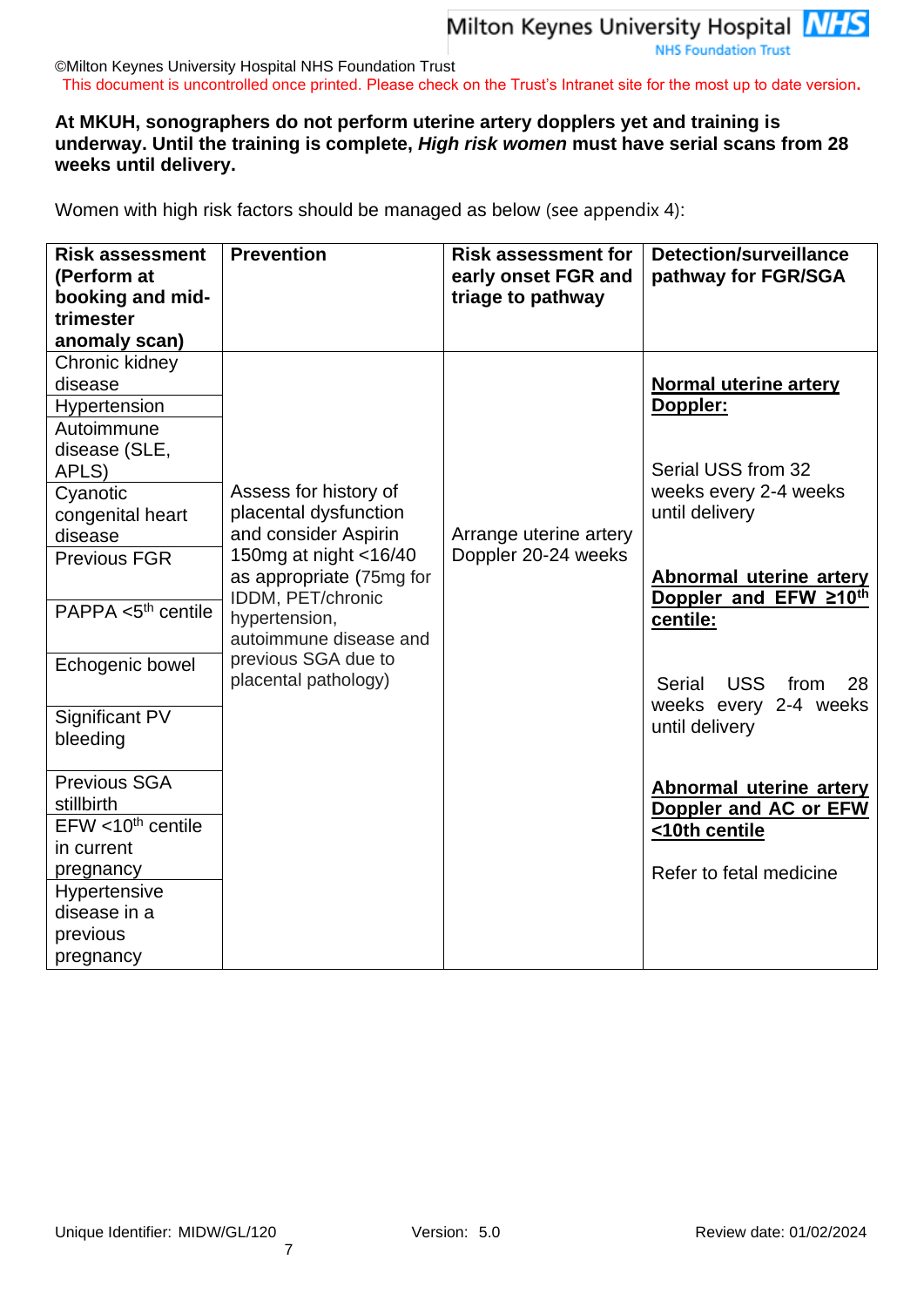©Milton Keynes University Hospital NHS Foundation Trust

This document is uncontrolled once printed. Please check on the Trust's Intranet site for the most up to date version**.**

## **Women unsuitable for monitoring of growth by SFH**

| anomaly scan)   | Risk assessment (Perform at   Risk assessment for early   Detection/surveillance<br>booking and mid-trimester onset FGR and triage to pathway for FGR/SGA<br>pathway |                                                       |
|-----------------|----------------------------------------------------------------------------------------------------------------------------------------------------------------------|-------------------------------------------------------|
| BMI $\geq$ 35   |                                                                                                                                                                      | Anomaly scan and EFW ≥10th   Serial USS from 32 weeks |
| <b>Fibroids</b> | centile                                                                                                                                                              | every 4 weeks until delivery                          |

Timely referral to consultant led care will initiate an individualised plan of care. This will guide all healthcare professionals as to the appropriate, ongoing method of fetal surveillance.

- To ensure a consistent approach, women requiring EFW surveillance should have this clearly marked at the top of the customised growth chart and documented within e-care
- Low risk women who present with risk factors in pregnancy should be referred to Consultant led care. This should be indicated on the customised growth chart at the point of a change in fetal surveillance method.

**Reassess at 28 weeks and after any antenatal admission. Assess for complications developing in pregnancy, e.g. hypertensive disorders or significant bleeding.When new complications develop, arrange serial USS from detection of complications until delivery**

### <span id="page-7-0"></span>**3.2 Plotting of EFW on GROW chart**

- Use the gestational age from the Growth scan and predicted EFW. The weight from charts will need to be rounded up or down using general mathematical principles i.e. 3426 g to be plotted as 3450
- A set square should be used to ensure plot is in the correct place on the GROW chart
- The estimated fetal weight should be calculated and plotted **(using an O)** on the customised GROW chart by the Sonographer
- The plot should be initialled by the Sonographer with the date on the horizontal axis

### <span id="page-7-1"></span>**3.3 Method for measuring SFH;** See appendix **3**

8

SFH must be plotted with an **X** on the customised growth chart

#### <span id="page-7-2"></span>**3.4 Recommendations**

Referrals to Ultrasound for Low risk women having SFH measurements;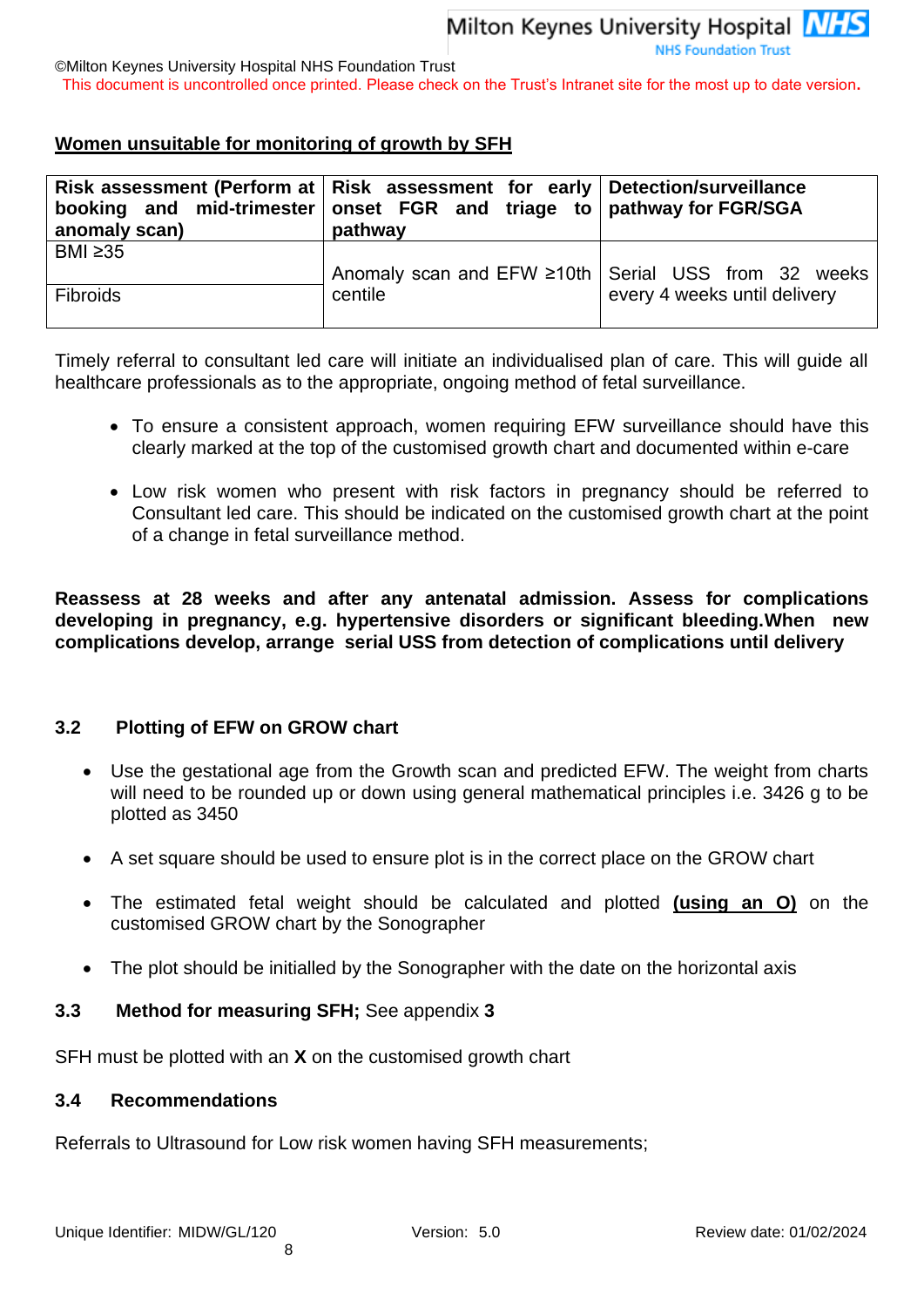©Milton Keynes University Hospital NHS Foundation Trust

This document is uncontrolled once printed. Please check on the Trust's Intranet site for the most up to date version**.**

- When there is an indication for a growth scan the Midwife/Doctor will refer directly to the USS department.
- The ultrasound Department will give an appointment within 72 hours.
- Arrangements for follow up by the referrer should be made prior to the Scan.

### **Indications for a growth and liquor volume scan are:**

- $F$  First fundal height measurement plots below the 10<sup>th</sup> centile line on the customised growth chart.
- Excessive Growth: If, based on consecutive measurements, there is concern about excessive growth because of the sharpness of the curve a fetal growth and Liquor volume scan should be requested.
- A first measurement above the 90th centile line does not need referral for scan for query LGA, unless there are other clinical concerns, e.g. polyhydramnios.
- Slow or Static Growth: If, based on consecutive measurements, growth is static (flat), or slow (growth trajectory which is less (slower) than the slope of the curve/growth velocity indicated by the  $10<sup>th</sup>$  centile line on the customised chart over the same gestational age interval).

### <span id="page-8-0"></span>**3.5 Follow up:**

It is the responsibility of the person performing the scan to plot the obtained EFW from the scan on the customised GROW chart. This will identify a deviation from the norm and ensure timely escalation and review.

**Normal EFW;** Refer back to community Midwife for continuation of SFH

**Abnormal EFW;** Sonographer to refer woman to ADAU for a CTG and Obstetric review that day.

If she does not wish to attend ADAU, Ultrasound reception staff to copy the GROW chart and send to ADAU so that an appointment can be made.

### **Other USS findings not within range;**

- LGA babies;  $>90<sup>th</sup>$  centile –. Direct to ANC for a consultant appointment and OGTT within 1 week
- Polyhydramnios Direct to ANC for a consultant appointment (AFI > 30 GTT and referral to fetal medicine AFI <30 GTT and ref to consultant within 4 days.

Upon review the Doctor should review the EFW plotting and subsequent management plan; this **must** be documented within e-care and printed for the handheld pregnancy records.

### **Antenatal admission / attendance:**

All women calling with concerns should be appropriately assessed using the telephone triage sheet to identify those classed as high risk of FGR. These women must be invited for assessment and have an admission CTG on attendance to ADAU, Antenatal Ward or Labour Ward and Obstetric review (see Fetal Monitoring Guideline).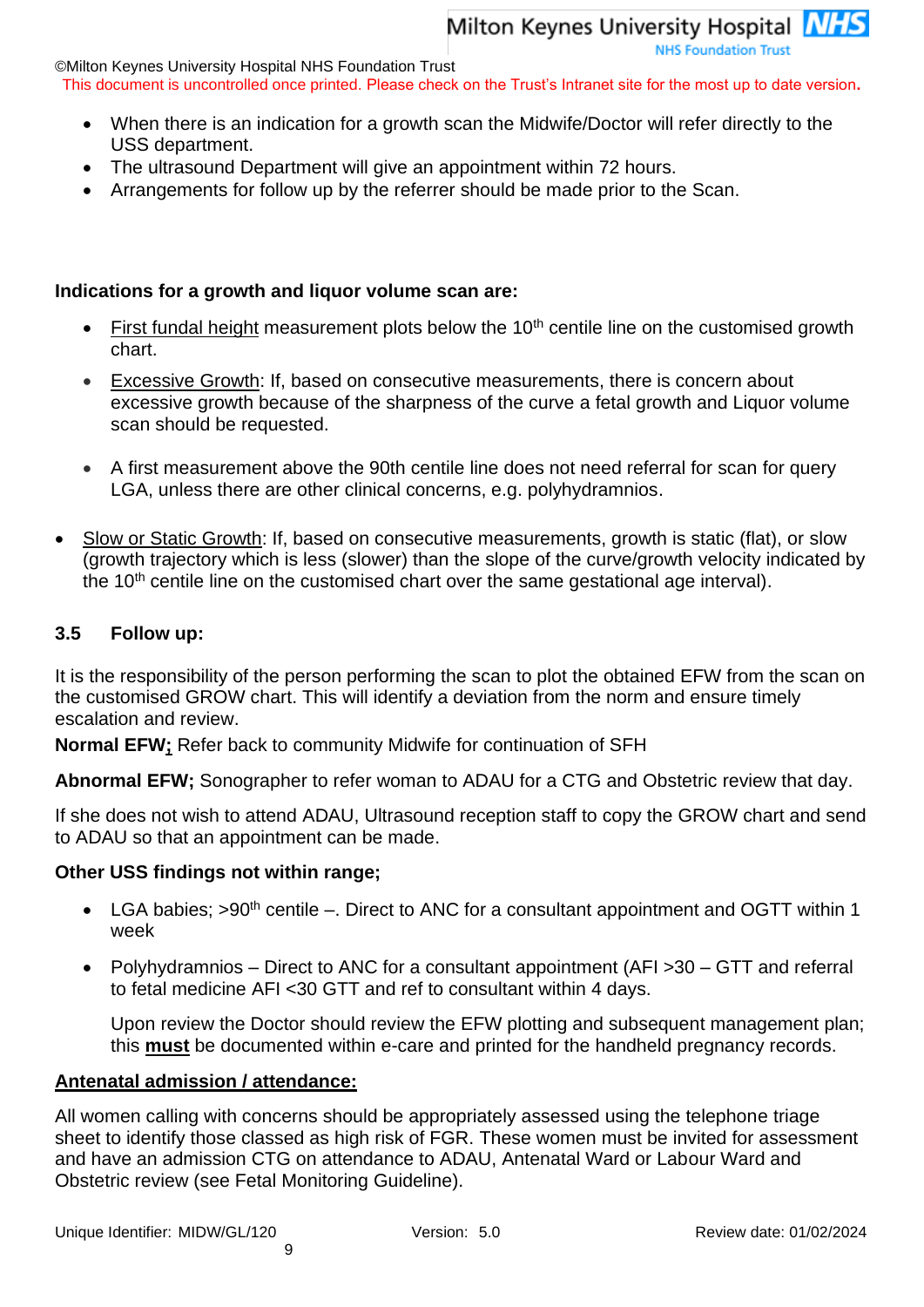©Milton Keynes University Hospital NHS Foundation Trust

This document is uncontrolled once printed. Please check on the Trust's Intranet site for the most up to date version**.**

#### **Intrapartum Care:**

#### **High risk women – review indication for serial growth scans;**

- **BMI ≥35:** If serial growth scans show normal growth velocity and there are no other indications to use continuous electronic fetal monitoring in labour (unless risks change during labour), continuous fetal monitoring is not required for raised BMI.
- **Smoker:** If serial growth scans show normal growth velocity and there are no other indications to use continuous electronic fetal monitoring in labour (unless risks change during labour), continuous fetal monitoring is not required for smokers.
- All other high-risk women will require an Obstetric review as soon as possible and clear management plan for intrapartum care documented within the woman's healthcare record (on e-care).

**Low risk women** – Offer routine intermittent auscultation unless risk changes during labour

For further guidance on fetal monitoring in labour please refer to the Fetal Monitoring Guideline on the intranet.

#### **Postnatal Surveillance:**

The Midwife will calculate birth weight centile using the GROW centile calculator software (This software can be accessed on all Maternity computers). This is designed to audit our identification of FGR and assist in auditing early detection and management of FGR in the antenatal period

- $\bullet$  Babies below the 10<sup>th</sup> centile require 4 hourly observations for 24hrs post-delivery.
- Babies below the  $2<sup>nd</sup>$  centile require an additional care pathway please refer to the Hypoglycaemia in the newborn guideline.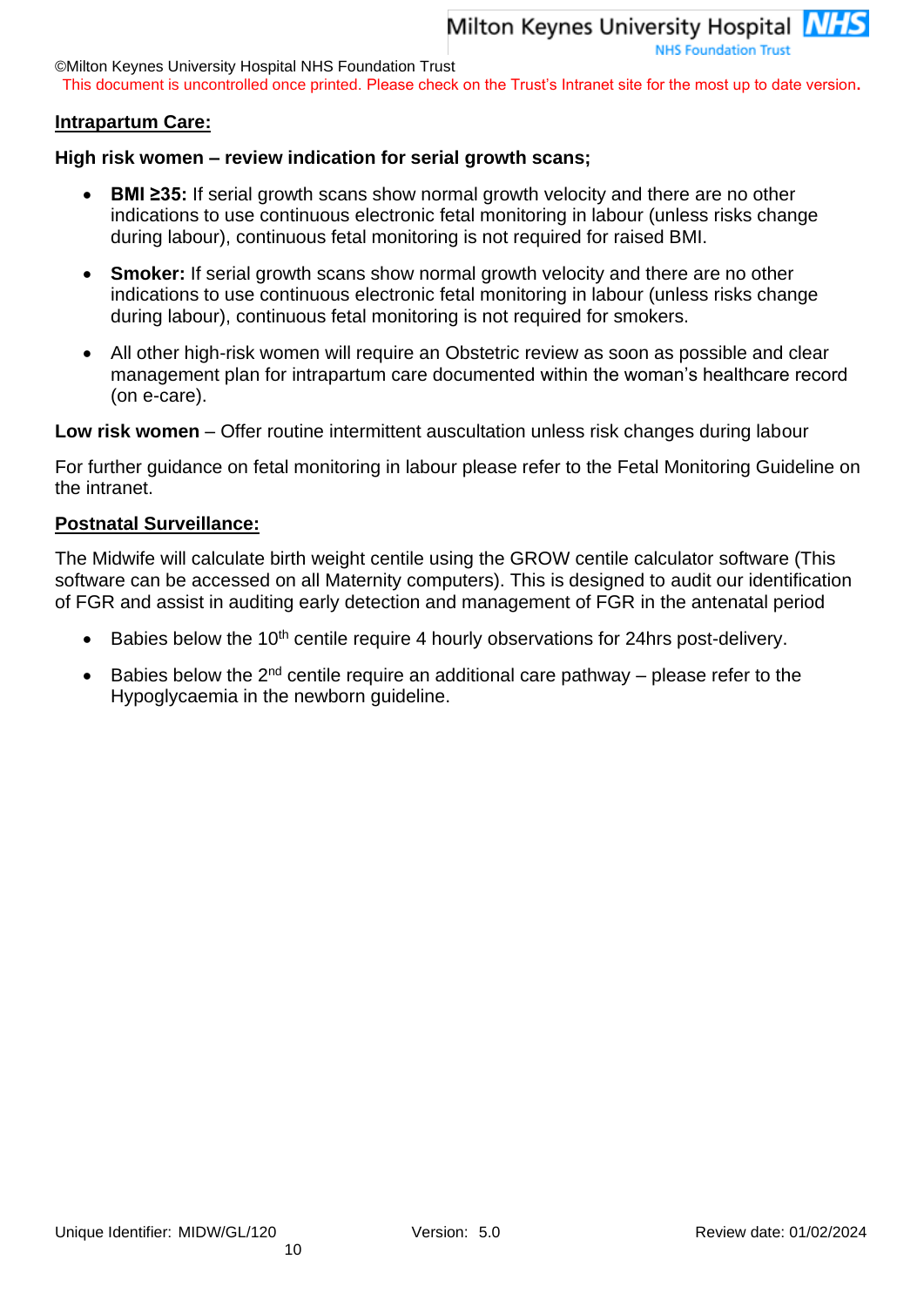This document is uncontrolled once printed. Please check on the Trust's Intranet site for the most up to date version**.**

## <span id="page-10-0"></span>**4.0 Statement of evidence/references:**

Alfirevic, Z., Devane, D., Gyte, G.M.L. and Cuthbert, A. (2017) Continuous cardiotocography (CTG) as a form of electronic fetal monitoring (EFM) for fetal assessment during labour. *Cochrane Database of Systematic Reviews 2017*, Issue 2. Art. No.: CD006066. DOI: 10.1002/14651858.CD006066.pub3. <https://www.cochranelibrary.com/cdsr/doi/10.1002/14651858.CD006066.pub3/full>

Clifford, S., Giddings, S., Southam, M. et al. (2013) The Growth Assessment Protocol: a national programme to improve patient safety in maternity care. *MIDIRS Midwifery Digest*, 23(4), pp 516-523.

Draper ES, Kurinczuk JJ, Kenyon S (Eds.) on behalf of MBRRACE-UK. (2017) *MBRRACE-UK Perinatal Confidential Enquiry: Term, singleton, intrapartum stillbirth and intrapartum-related neonatal death.* [Online]. Leicester: The Infant Mortality and Morbidity Studies, Department of Health Sciences, University of Leicester. Available from: [https://www.npeu.ox.ac.uk/downloads/files/mbrrace-uk/reports/MBRRACE-](https://www.npeu.ox.ac.uk/downloads/files/mbrrace-uk/reports/MBRRACE-UK%20Intrapartum%20Confidential%20Enquiry%20Report%202017%20-%20final%20version.pdf)[UK%20Intrapartum%20Confidential%20Enquiry%20Report%202017%20-%20final%20version.pdf](https://www.npeu.ox.ac.uk/downloads/files/mbrrace-uk/reports/MBRRACE-UK%20Intrapartum%20Confidential%20Enquiry%20Report%202017%20-%20final%20version.pdf) [Accessed 2 April 2019]

Draper ES, Kurinczuk JJ, Kenyon S. (Eds.) on behalf of MBRRACE-UK. (2015) *MBRRACE-UK Perinatal Confidential Enquiry: Term, singleton, normally formed, antepartum stillbirth.* [Online]. Leicester: The Infant Mortality and Morbidity Studies, Department of Health Sciences, University of Leicester. Available from: [https://www.npeu.ox.ac.uk/downloads/files/mbrrace-uk/reports/MBRRACE-](https://www.npeu.ox.ac.uk/downloads/files/mbrrace-uk/reports/MBRRACE-UK%20Perinatal%20Report%202015.pdf)[UK%20Perinatal%20Report%202015.pdf](https://www.npeu.ox.ac.uk/downloads/files/mbrrace-uk/reports/MBRRACE-UK%20Perinatal%20Report%202015.pdf) [Accessed 2 April 2019]

Gardosi, J. and Francis, A. (1999) Controlled trial of fundal height measurement plotted on customised antenatal growth charts. *Br J Obstet Gynaecol.* 106 (4), 309-317.

Gardosi, J., Madurasinghe, V., Williams, M., Malik, A. and Francis, A. (2013) Maternal and fetal risk factors for stillbirth: population based study *BMJ* :346:f108 doi: https://doi.org/10.1136/bmj.f108

Hargreaves, K., Cameron, M., Edwards, H., Gray, R. and Deane, K. (2011) Is the use of symphysis-fundal height measurement and ultrasound examination effective in detecting small or large fetuses? *J Obstet Gynaecol.*. Jul;31(5):380-3. doi: 10.3109/01443615.2011.567343.

Moraitis, A.A., Wood, A.M., Fleming, M. and Smith, G.C. (2014) Birth weight percentile and the risk of term perinatal death. *Obstetrics & Gynecology*, 124 (2, pt 1): p. 274-283.

National Institute for Health and Care Excellence (2008) *Antenatal care for uncomplicated pregnancies.* [CG62]. [Online]. Last updated February 2019. Available from:<https://www.nice.org.uk/guidance/cg62> [Accessed 5 April 2019]

NHS England (2019a) *Saving Babies' Lives Care Bundle*. [Online]. Available from: <https://www.england.nhs.uk/mat-transformation/saving-babies/> [Accessed 4 April 2019].

NHS England (2019b) *Saving Babies' Lives Version Two: a care bundle for reducing perinatal mortality.* [Online]. [s.l.]: NHS England. Available from: [https://www.england.nhs.uk/wp](https://www.england.nhs.uk/wp-content/uploads/2019/03/saving-babies-lives-care-bundle-version-two-final-version-4.pdf)[content/uploads/2019/03/saving-babies-lives-care-bundle-version-two-final-version-4.pdf](https://www.england.nhs.uk/wp-content/uploads/2019/03/saving-babies-lives-care-bundle-version-two-final-version-4.pdf) [Accessed 4 April 2019]

Nursing & Midwifery Council (2018) *The code: professional standards of practice and behaviour for nurses, midwives and nursing associates*. [Online]. January 2015; Updated 10 October 2018. London: NMC. Available from:<https://www.nmc.org.uk/globalassets/sitedocuments/nmc-publications/nmc-code.pdf> [Accessed 5 April 2019]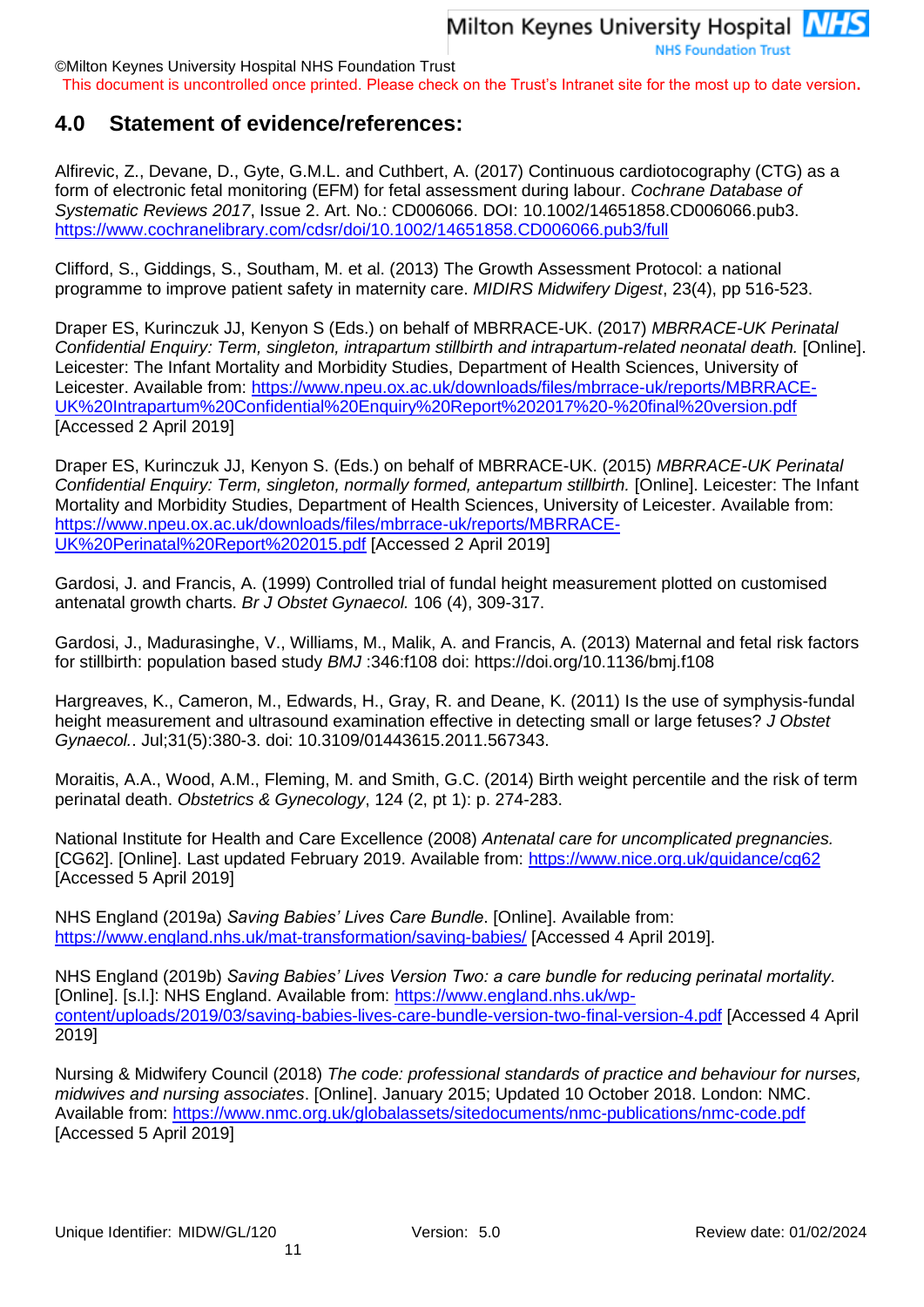**NHS Foundation Trust** 

©Milton Keynes University Hospital NHS Foundation Trust This document is uncontrolled once printed. Please check on the Trust's Intranet site for the most up to date version**.**

O'Connor, D. (2016) *Saving Babies' Lives: a care bundle for reducing stillbirth*. [Online]. [s.l.]: NHS England. Available from:<https://www.england.nhs.uk/wp-content/uploads/2016/03/saving-babies-lives-car-bundl.pdf> [Accessed 4 April 2019]

Perinatal Institute (2019) *Fetal growth*. [Online]. Available from: <https://www.perinatal.org.uk/FetalGrowth/fetalgrowth.aspx> [Accessed 5 April 2019]

Robert Peter, J., Ho, J.J., Valliapan, J., Sivasangari, S. (2015) Symphysial fundal height (SFH) measurement in pregnancy for detecting abnormal fetal growth. *Cochrane Database of Systematic Reviews 2015*, Issue 9. Art. No.: CD008136. DOI: 10.1002/14651858.CD008136.pub3. <https://www.cochranelibrary.com/cdsr/doi/10.1002/14651858.CD008136.pub3/full>

Royal College of Obstetricians and Gynaecologists (RCOG) (2013) *The investigation and management of the small-for-gestational-age fetus.* [Green-top Guideline No.31]. [Online]. 2<sup>nd</sup> ed. Minor revisions January 2014. Available from: [https://www.rcog.org.uk/globalassets/documents/guidelines/gtg\\_31.pdf](https://www.rcog.org.uk/globalassets/documents/guidelines/gtg_31.pdf) [Accessed 3 April 2019]

Royal College of Obstetricians and Gynaecologists (2018) *Each Baby Counts: reports and project updates*  [Online]. London: RCOG. Available from: [https://www.rcog.org.uk/en/guidelines-research-services/audit](https://www.rcog.org.uk/en/guidelines-research-services/audit-quality-improvement/each-baby-counts/reports-updates/)[quality-improvement/each-baby-counts/reports-updates/](https://www.rcog.org.uk/en/guidelines-research-services/audit-quality-improvement/each-baby-counts/reports-updates/) [Accessed 5 April 2019]

## <span id="page-11-0"></span>**5.0 Governance**

### <span id="page-11-1"></span>**5.1 Document review history**

| <b>Version number</b> | <b>Review date</b> | <b>Reviewed by</b> | <b>Changes made</b>                           |
|-----------------------|--------------------|--------------------|-----------------------------------------------|
| 5                     | 11/01/2021         | Miss F Nizami      | Alignment of guideline<br>with SBL2 algorithm |
|                       |                    |                    | for risk assessment for                       |
|                       |                    |                    | early onset fetal                             |
|                       |                    |                    | growth restriction                            |
| $\overline{4}$        | 07/2020            | Georgena Leroux    | Guideline review and                          |
|                       |                    |                    | implementation of SBL                         |
|                       |                    |                    | 2 and Gap care                                |
|                       |                    |                    | pathway 2019                                  |
| 3                     | 05/2016            | <b>Kirsty Hart</b> | Implement new national                        |
|                       |                    |                    | recommendations                               |
| $\overline{2}$        | 07/2012            | Georgena Leroux    | Revision and update                           |
|                       | 03/2009            | Mary Plummer       | New practice - to                             |
|                       |                    |                    | originate document                            |

### <span id="page-11-2"></span>**5.2 Consultation History**

| <b>Stakeholders</b><br><b>Name</b> | Area of<br><b>Expertise</b> | <b>Date</b><br><b>Sent</b> | <b>Date</b><br><b>Received</b> | <b>Comments</b>            | <b>Endorsed Yes/No</b> |
|------------------------------------|-----------------------------|----------------------------|--------------------------------|----------------------------|------------------------|
| Michelle Fynes                     | O&G<br>Consultant           | 14/05/20<br>20             | 15/05/20<br>20                 | No amendments<br>suggested | N/A                    |
| Julie Cooper                       | Head of<br>Midwifery        | 14/05/20<br>20             | 17/05/20<br>20                 | Incorporated               | Yes                    |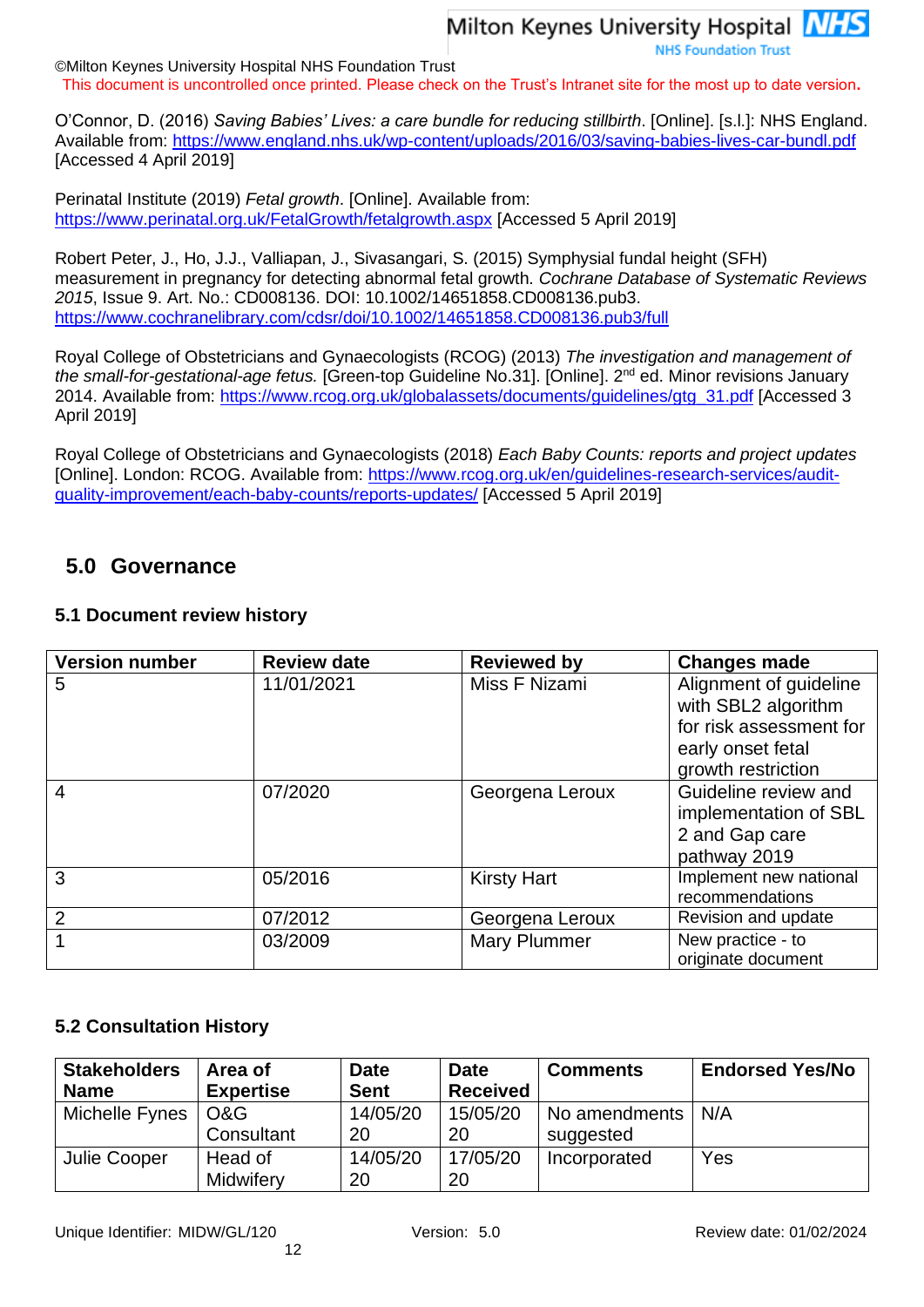**NHS Foundation Trust** 

#### ©Milton Keynes University Hospital NHS Foundation Trust This document is uncontrolled once printed. Please check on the Trust's Intranet site for the most up to date version**.**

| Rebecca        | Consultant     | 14/05/20 | 14/05/20 | Incorporated | Yes |
|----------------|----------------|----------|----------|--------------|-----|
| <b>Daniels</b> | <b>Midwife</b> | 20       | 20       |              |     |
| Jessica        | Community      | 14/05/20 | 14/05/20 | Incorporated | Yes |
| Matson         | Midwife        | 20       | 20       |              |     |

#### <span id="page-12-0"></span>**5.3 Audit and monitoring**

This Guideline outlines the process for document development will be monitored on an ongoing basis. The centralisation of the process for development of documents will enable the Trust to audit more effectively. The centralisation in recording documents onto a Quality Management database will ensure the process is robust.

| <b>Audit/Monitoring</b><br><b>Criteria</b>                                                                                                                                                                                                                        | Tool  | <b>Audit</b><br>Lead | <b>Frequency</b><br>of Audit | <b>Responsible</b><br><b>Committee/Board</b> |
|-------------------------------------------------------------------------------------------------------------------------------------------------------------------------------------------------------------------------------------------------------------------|-------|----------------------|------------------------------|----------------------------------------------|
| a) Standardised risk<br>assessment completed for all<br>women and fetal growth<br>surveillance as appropriate<br>b) Fundal height measurement<br>recorded and plotted on<br>customised growth chart<br>c) Appropriate action is taken<br>when deviation from norm | Audit | Community<br>Matron  | Annual                       | Audit meeting<br>Labour ward forum           |
|                                                                                                                                                                                                                                                                   |       |                      |                              |                                              |
|                                                                                                                                                                                                                                                                   |       |                      |                              |                                              |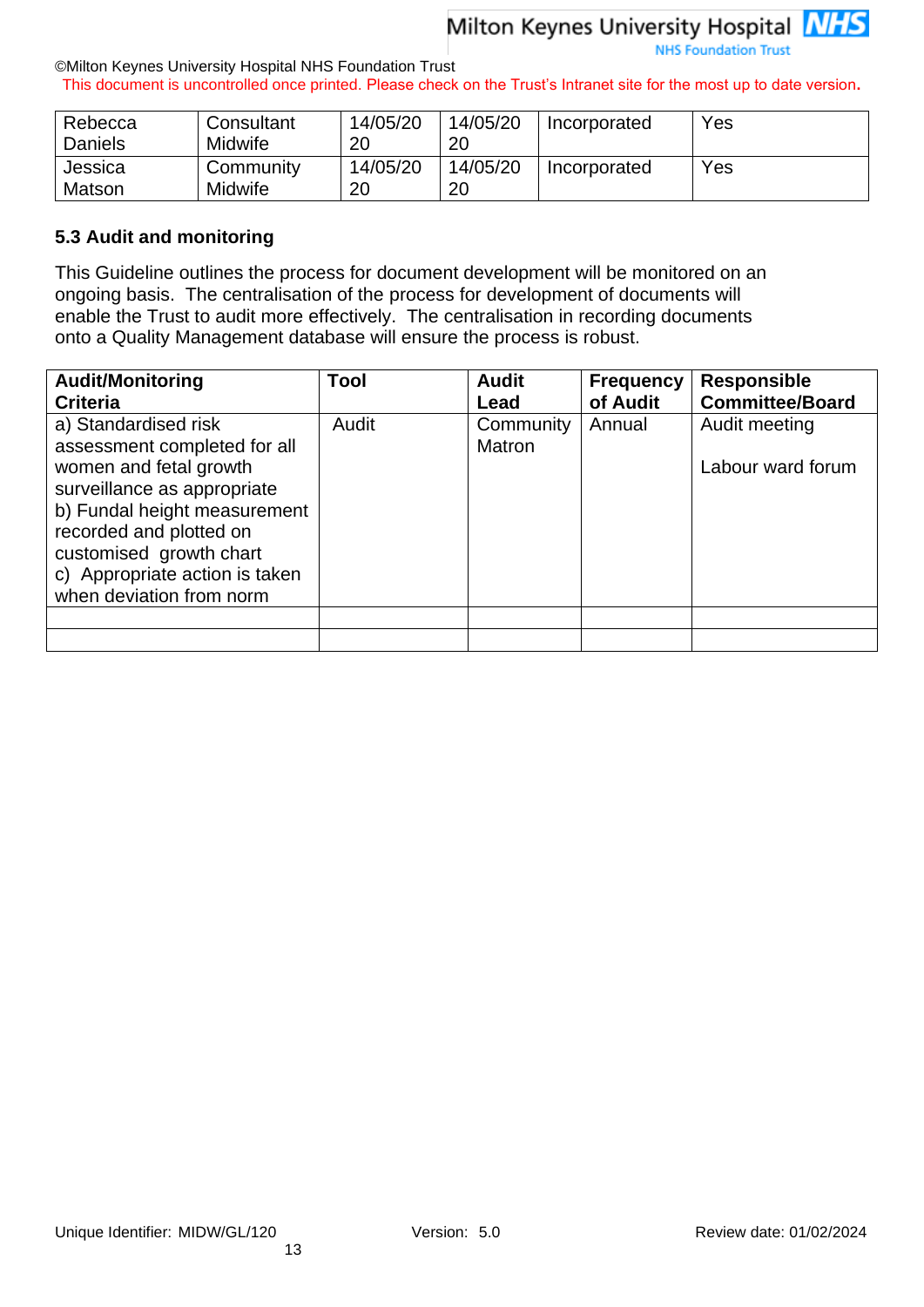This document is uncontrolled once printed. Please check on the Trust's Intranet site for the most up to date version**.**

## <span id="page-13-0"></span>**5.4 Equality Impact Assessment**

As part of its development, this Guideline and its impact on equality has been reviewed. The purpose of the assessment is to minimise and if possible remove any disproportionate impact on the grounds of race, gender, disability, age, sexual orientation, religion or belief, pregnancy and maternity, gender reassignment or marriage and civil partnership. No detriment was identified. Equality Impact assessments will show any future actions required to overcome any identified barriers or discriminatory practice.

| <b>Equality Impact Assessment</b>                                                                                |            |                               |             |                    |            |          |                                       |                                                   |                   |
|------------------------------------------------------------------------------------------------------------------|------------|-------------------------------|-------------|--------------------|------------|----------|---------------------------------------|---------------------------------------------------|-------------------|
| <b>Division</b>                                                                                                  |            | Women's and Children's Health |             |                    |            |          |                                       | Department                                        | <b>Obstetrics</b> |
| Person completing the EqIA                                                                                       |            | Georgena Leroux               |             |                    |            |          |                                       | Contact No.                                       | 86582             |
| Others involved:                                                                                                 |            |                               |             |                    |            |          |                                       | Date of assessment:                               | 05/2020           |
| Existing policy/service                                                                                          |            |                               |             |                    | Yes        |          |                                       | New policy/service                                | <b>No</b>         |
|                                                                                                                  |            |                               |             |                    |            |          |                                       |                                                   |                   |
| Will patients, carers, the public or staff                                                                       |            |                               |             |                    | Yes        |          |                                       |                                                   |                   |
| be affected by the policy/service?                                                                               |            |                               |             |                    |            |          |                                       |                                                   |                   |
| If staff, how many/which groups will be                                                                          |            |                               |             |                    |            |          |                                       | All midwives and doctors working in the maternity |                   |
| affected?                                                                                                        |            |                               |             |                    | department |          |                                       |                                                   |                   |
| Protected characteristic                                                                                         |            |                               | Any impact? |                    |            | Comments |                                       |                                                   |                   |
| Age                                                                                                              |            |                               |             |                    | <b>NO</b>  |          |                                       | Positive impact as the policy aims to             |                   |
| <b>Disability</b>                                                                                                |            |                               |             |                    | <b>NO</b>  |          |                                       | recognise diversity, promote inclusion and        |                   |
| Gender reassignment                                                                                              |            |                               | <b>NO</b>   |                    |            |          | fair treatment for patients and staff |                                                   |                   |
| Marriage and civil partnership                                                                                   |            |                               | <b>NO</b>   |                    |            |          |                                       |                                                   |                   |
| Pregnancy and maternity                                                                                          |            |                               |             |                    | <b>NO</b>  |          |                                       |                                                   |                   |
| Race                                                                                                             |            |                               | <b>NO</b>   |                    |            |          |                                       |                                                   |                   |
| Religion or belief                                                                                               |            |                               | <b>NO</b>   |                    |            |          |                                       |                                                   |                   |
| <b>Sex</b>                                                                                                       |            |                               | <b>NO</b>   |                    |            |          |                                       |                                                   |                   |
| Sexual orientation                                                                                               |            |                               | <b>NO</b>   |                    |            |          |                                       |                                                   |                   |
|                                                                                                                  |            |                               |             |                    |            |          |                                       |                                                   |                   |
| What consultation method(s) have you carried out?                                                                |            |                               |             |                    |            |          |                                       |                                                   |                   |
| Circulation via email. Discussion at guidelines meeting.                                                         |            |                               |             |                    |            |          |                                       |                                                   |                   |
| How are the changes/amendments to the policies/services communicated?                                            |            |                               |             |                    |            |          |                                       |                                                   |                   |
| Circulation via email. Discussion at guidelines meeting and CIG.                                                 |            |                               |             |                    |            |          |                                       |                                                   |                   |
|                                                                                                                  |            |                               |             |                    |            |          |                                       |                                                   |                   |
| What future actions need to be taken to overcome any barriers or discrimination?<br>Who will lead this?<br>What? |            |                               |             | Date of completion |            |          | Resources needed                      |                                                   |                   |
|                                                                                                                  |            |                               |             |                    |            |          |                                       |                                                   |                   |
|                                                                                                                  |            |                               |             |                    |            |          |                                       |                                                   |                   |
|                                                                                                                  |            |                               |             |                    |            |          |                                       |                                                   |                   |
| Review date of EqIA                                                                                              | 03/02/2024 |                               |             |                    |            |          |                                       |                                                   |                   |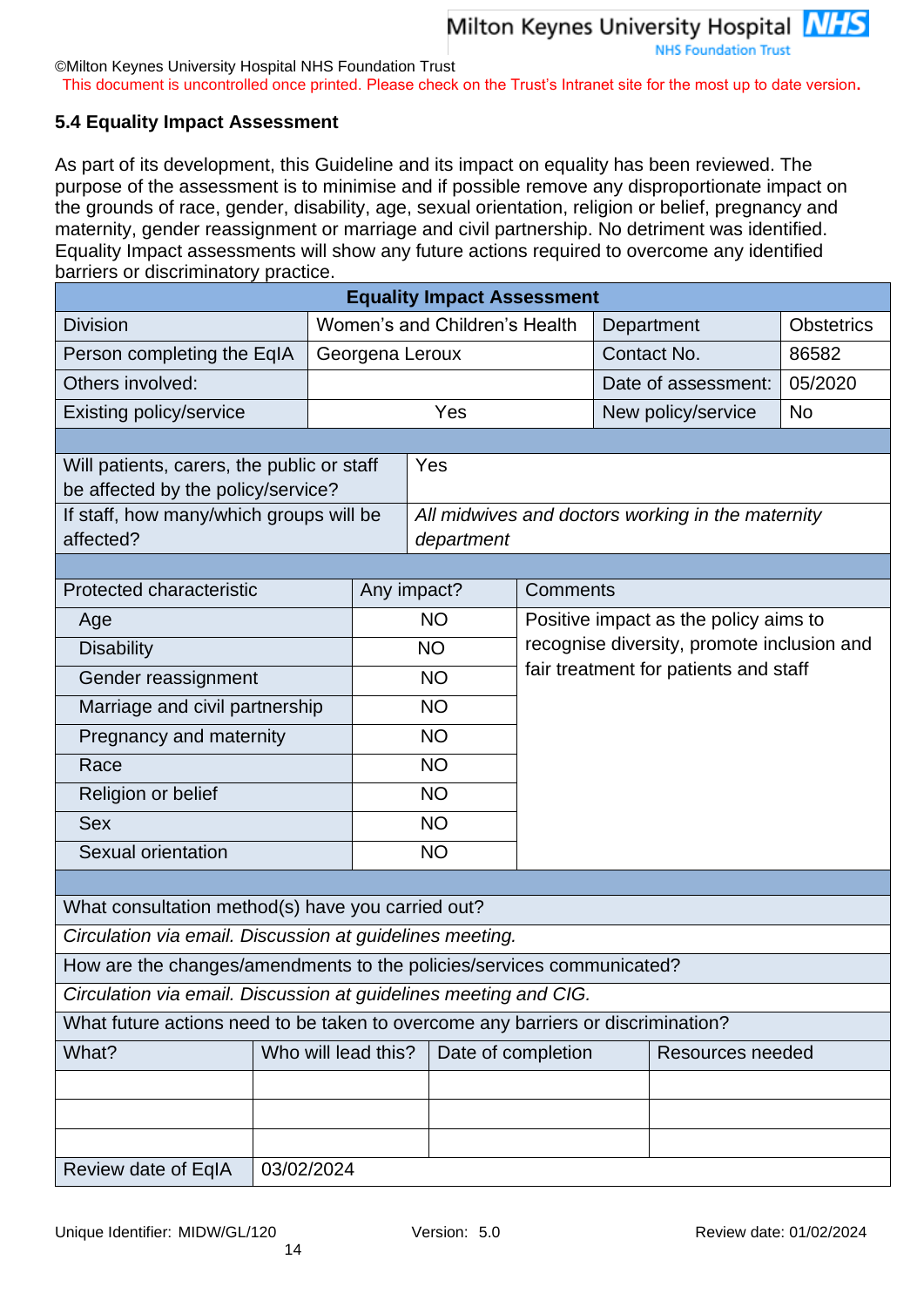**NHS Foundation Trust** 

©Milton Keynes University Hospital NHS Foundation Trust

This document is uncontrolled once printed. Please check on the Trust's Intranet site for the most up to date version**.**

## <span id="page-14-0"></span>**Appendix 1: Booking Risk Assessment**



Antenatal Booking Risk Assessment For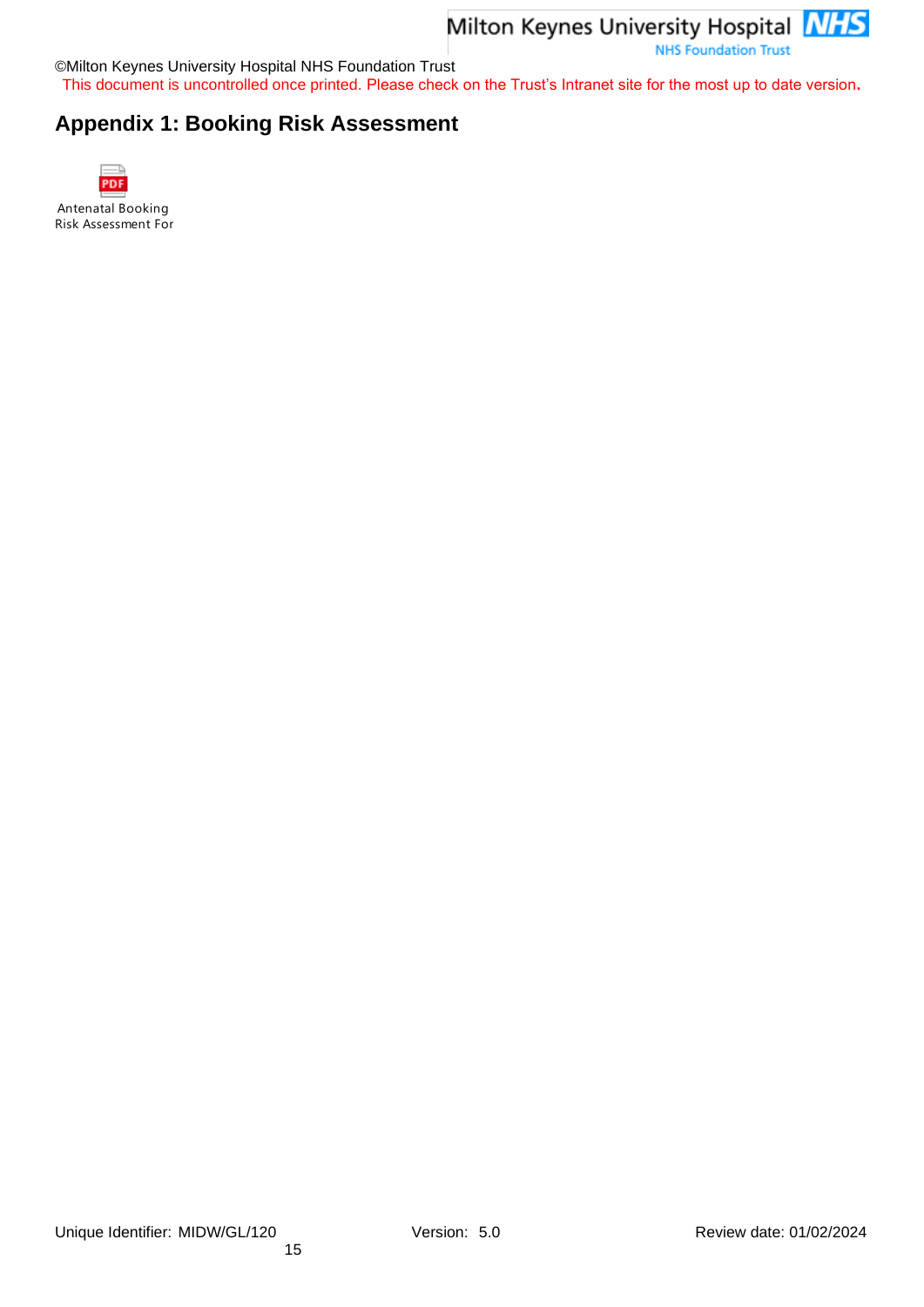This document is uncontrolled once printed. Please check on the Trust's Intranet site for the most up to date version**.**

## <span id="page-15-0"></span>**Appendix 2: Guidance for the non-generation of Customised Growth Charts**

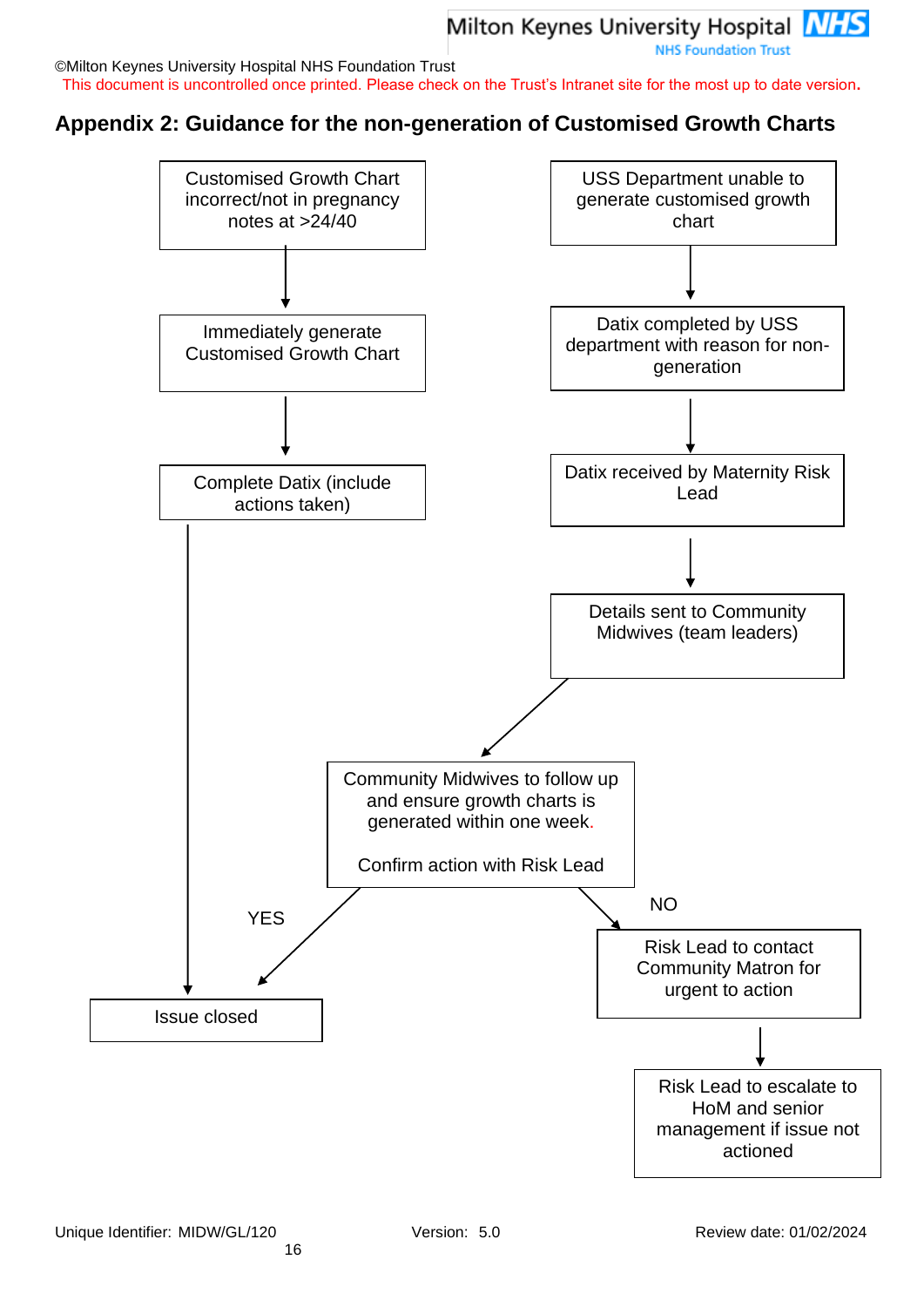**NHS Foundation Trust** 

©Milton Keynes University Hospital NHS Foundation Trust

This document is uncontrolled once printed. Please check on the Trust's Intranet site for the most up to date version**.**

## <span id="page-16-0"></span>**Appendix 3: Fundal Height Measurement**

1. Mother semi-recumbent, with bladder empty



- Explain the procedure to the mother and gain verbal consent
- Wash hands
- Have a non-elastic tape measure to hand
- Ensure the mother is comfortable in a semirecumbent position, with an empty bladder
- Expose enough of the abdomen to allow a thorough examination
- 2. Palpate to determine fundus with two hands
	- Ensure the abdomen is soft (not contracting)

identification of the uterine fundus

• Perform abdominal palpation to enable accurate

- 
- 3. Secure tape with hand at top of fundus



- Use the tape measure with the centimetres on the underside to reduce bias
- Secure the tape measure at the fundus with one hand
- 4. Measure to top of symphysis pubis.



- Measure from the top of the fundus to the top of the symphysis pubis
- The tape measure should stay in contact with the skin

### 5. Measure along longitudinal axis of uterus, note metric measurement.



Unique Identifier: MIDW/GL/120 Version: 5.0 Review date: 01/02/2024

- Measure along the longitudinal axis without correcting to the abdominal midline
- Measure only once

## **Record the metric measurement and plot it on the customised growth chart.**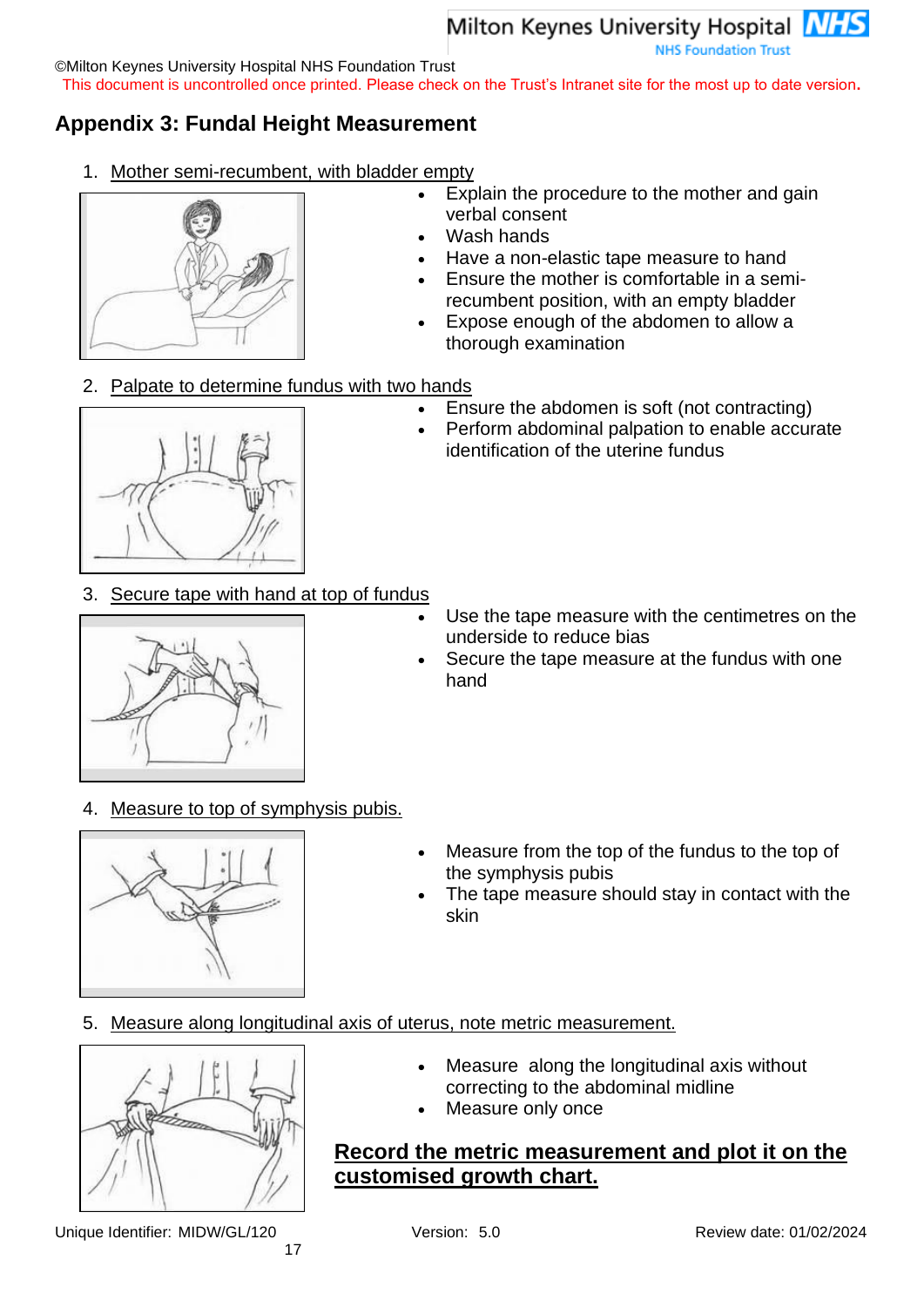This document is uncontrolled once printed. Please check on the Trust's Intranet site for the most up to date version**.**